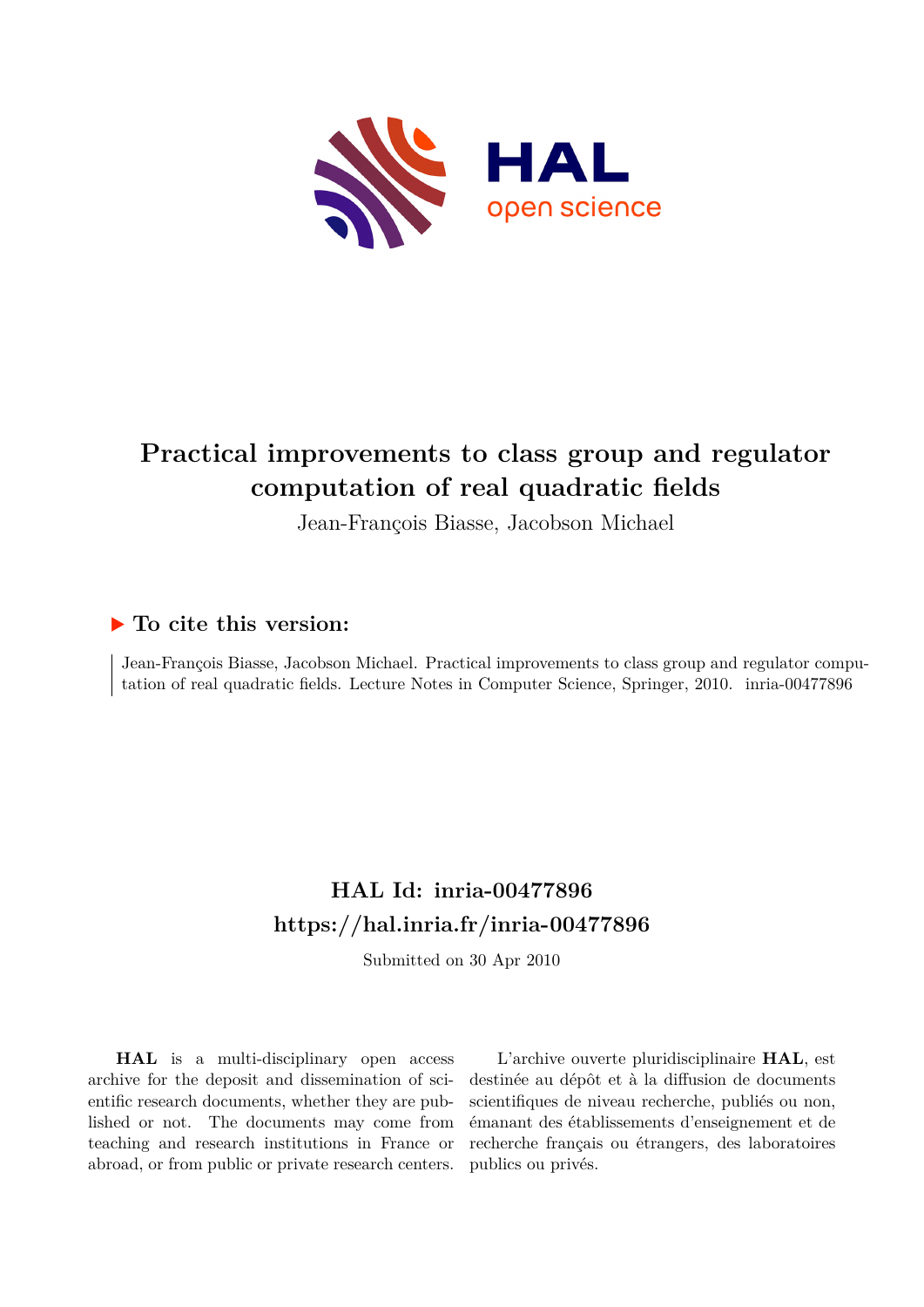## Practical improvements to class group and regulator computation of real quadratic fields

Jean-François Biasse<sup>1</sup> and Michael J. Jacobson, Jr.<sup>2</sup><sup>\*</sup>

 $1\,$  École Polytechnique, 91128 Palaiseau, France biasse@lix.polytechnique.fr <sup>2</sup> Department of Computer Science, University of Calgary 2500 University Drive NW, Calgary, Alberta, Canada T2N 1N4 jacobs@cpsc.ucalgary.ca

Abstract. We present improvements to the index-calculus algorithm for the computation of the ideal class group and regulator of a real quadratic field. Our improvements consist of applying the double large prime strategy, an improved structured Gaussian elimination strategy, and the use of Bernstein's batch smoothness algorithm. We achieve a significant speedup and are able to compute the ideal class group structure and the regulator corresponding to a number field with a 110-decimal digit discriminant.

#### 1 Introduction

Computing invariants of real quadratic fields, in particular the ideal class group and the regulator, has been of interest since the time of Gauss, and today has a variety of applications. For example, solving the well-known Pell equation is intimately linked to computing the regulator, and integer factorization algorithms have been developed that make use of this invariant. Public-key cryptosystems have also been developed whose security is related to the presumed difficulty of these computational tasks. See [16] for details.

The fastest algorithm for computing the ideal class group and regulator in practice is a variation of Buchmann's index-calculus algorithm [6] due to Jacobson [14]. The algorithm on which it is based has subexponential complexity in the size of the discriminant of the field. The version in [14] includes several practical enhancements, including the use of self-initialized sieving to generate relations, a single large-prime variant (based on that of Buchmann and Düllman [7] in the case of imaginary quadratic fields), and a practical version of the required linear algebra. This approach proved to work well, enabling the computation of the ideal class group and regulator of a real quadratic field with a 101-decimal digit discriminant [15]. Unfortunately, both the complexity results of Buchmann's algorithm and the correctness of the output are dependent on the Generalized Riemann Hypothesis (GRH). Nevertheless, for fields with large discriminants, this approach is the only one that works.

<sup>⋆</sup> The second author is supported in part by NSERC of Canada.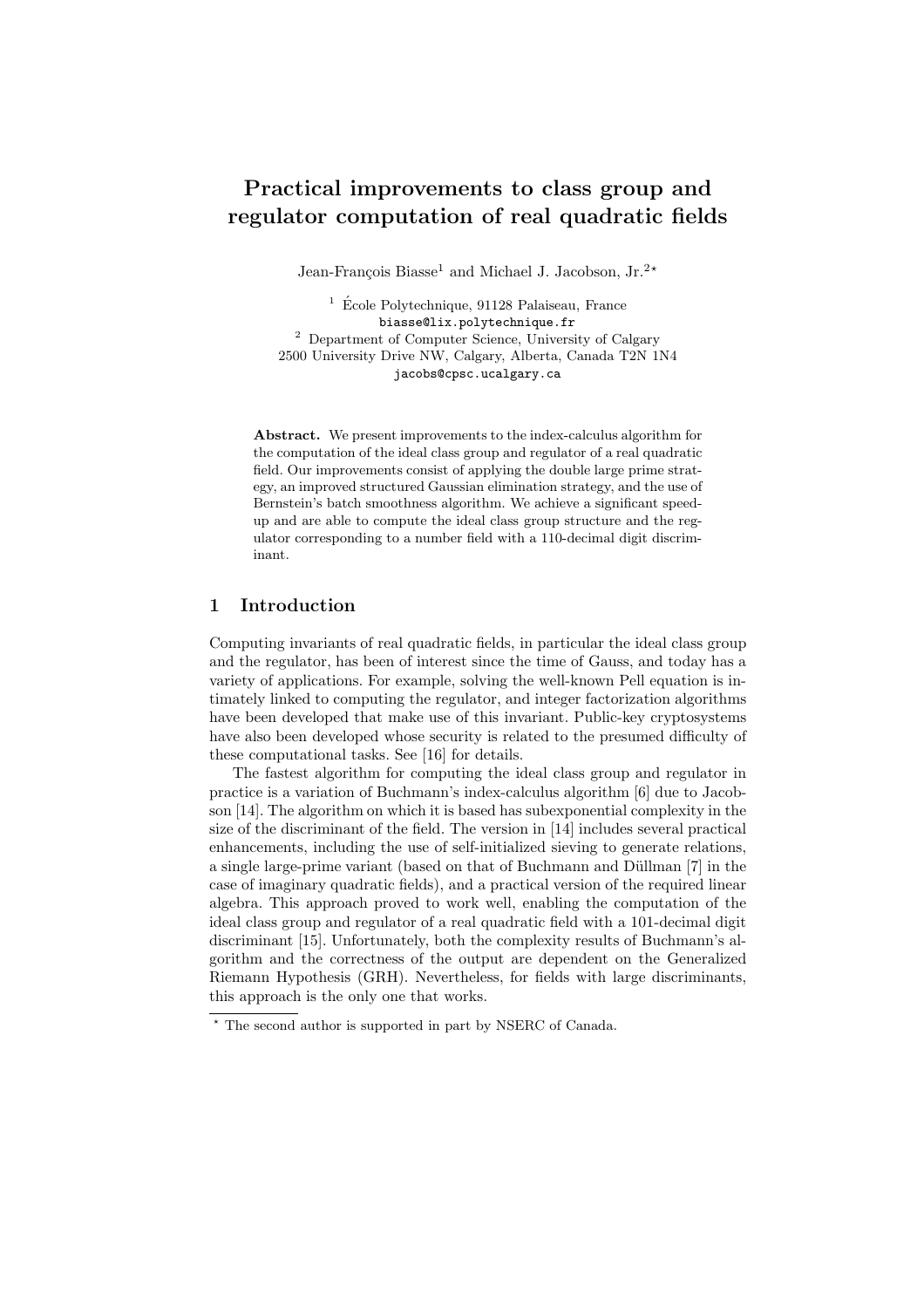Recently, Biasse [4] presented practical improvements to the corresponding algorithm for imaginary quadratic fields. These included a double large prime variant and improved algorithms for the required linear algebra. The resulting algorithm was indeed faster then the previous state-of-the-art [14], and enabled the computation of the ideal class group of an imaginary quadratic field with 110 decimal digit discriminant.

In this paper, we describe a number of practical improvements to the indexcalculus algorithm for computing the class group and regulator of a real quadratic field. In addition to adaptations of Biasse's improvements in the imaginary case, we have found some modifications designed to improve the regulator computation part of the algorithm. We also investigate applying an idea of Bernstein [3] to factor residues produced by the sieve using a batch smoothness test. Extensive computations demonstrating the effectiveness of our improvements are presented, including the computation of class group and regulator of a real quadratic field with 110 decimal digit discriminant.

This paper is organized as follows. In the next section, we briefly recall the required background of real quadratic fields, and give an overview of the indexcalculus algorithm using self-initialized sieving. Our improvements to the algorithm are described in Section 3, followed by numerical results in Section 4.

#### 2 Real Quadratic Fields

We present an overview of required concepts related to real quadratic fields and the index-calculus algorithm for computing invariants. For more details, see [16].

Let  $K = \mathbb{Q}(\sqrt{\Delta})$  be the real quadratic field of discriminant  $\Delta$ , where  $\Delta$  is a positive integer congruent to 0 or 1 modulo 4 with  $\Delta$  or  $\Delta/4$  square-free. The integral closure of  $\mathbb Z$  in K, called the maximal order, is denoted by  $\mathcal O_{\Delta}$ . An interesting aspect of real quadratic fields is that their maximal orders contain infinitely many non-trivial units, i.e., units that are not roots of unity. More precisely, the unit group of  $\mathcal{O}_{\Delta}$  consists of an order 2 torsion subgroup and an infinite cyclic group. The smallest unit greater than 1, denoted by  $\varepsilon_{\Delta}$ , is called the fundamental unit. The regulator of  $\mathcal{O}_{\Delta}$  is defined as  $R_{\Delta} = \log \varepsilon_{\Delta}$ .

The fractional ideals of  $K$  play an important role in the index-calculus algorithm described in this paper. In our setting, a fractional ideal is a rank 2  $\mathbb{Z}$ -submodule of K. Any fractional ideal can be represented as

$$
\mathfrak{a} = \frac{s}{d} \left[ a\mathbb{Z} + \frac{b+\sqrt{\Delta}}{2} \mathbb{Z} \right] ,
$$

where  $a, b, s, d \in \mathbb{Z}$  and  $4a \mid b^2 - \Delta$ . The integers a, s, and d are unique, and b is defined modulo 2a. The ideal  $\mathfrak a$  is said to be primitive if  $s = 1$ , and  $d\mathfrak a \subseteq \mathcal O_{\Delta}$ is integral. The norm of  $\mathfrak a$  is given by  $\mathcal N(\mathfrak a)=as^2/d^2$ .

Ideals can be multiplied using Gauss's composition formulas for indefinite binary quadratic forms. Ideal norm respects ideal multiplication, and the set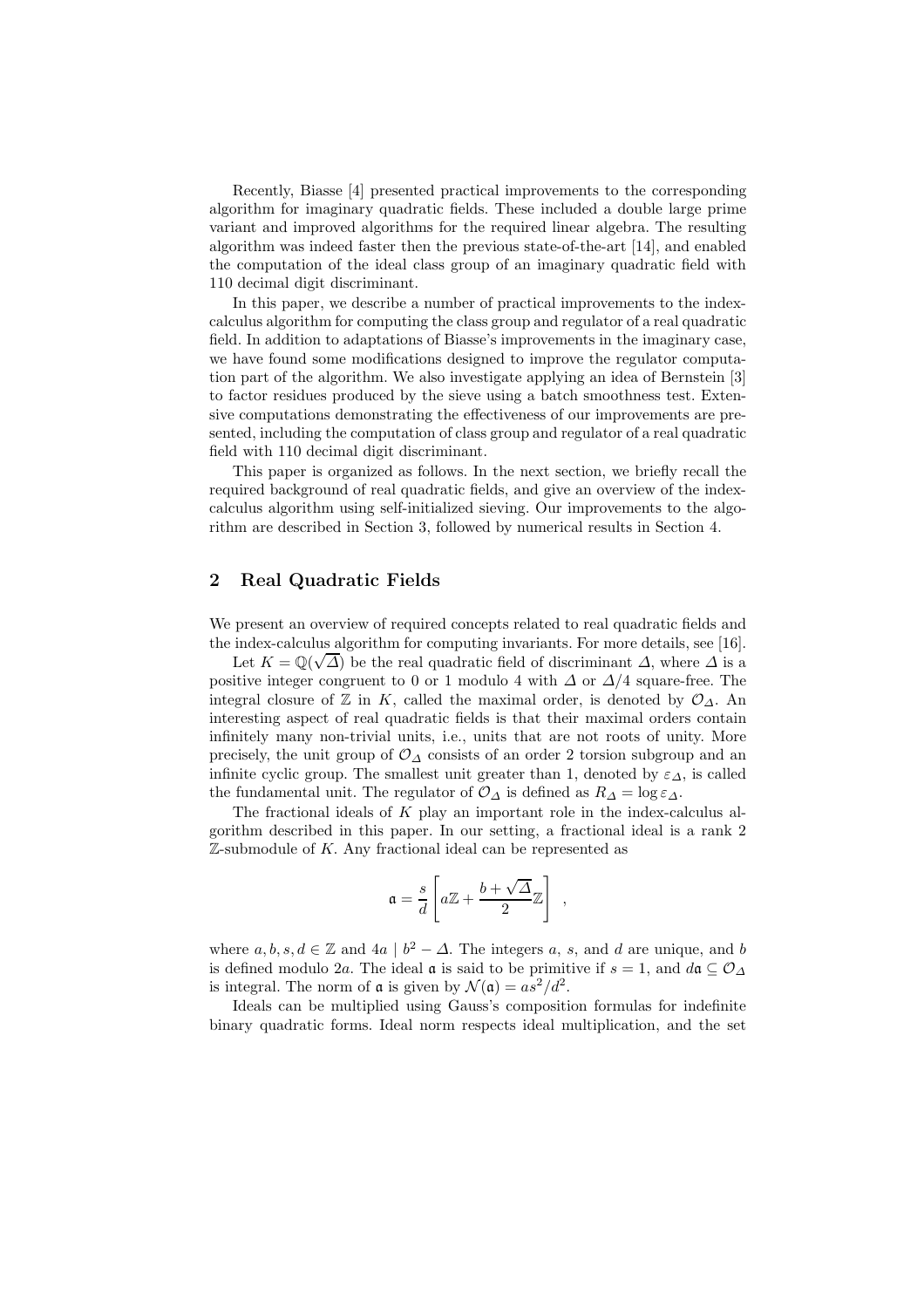$\mathcal{I}_{\Delta}$  forms an infinite abelian group with identity  $\mathcal{O}_{\Delta}$  under this operation. The inverse of a is

$$
\mathfrak{a}^{-1} = \frac{d}{sa}\left[a\mathbb{Z} + \frac{-b+\sqrt{\Delta}}{2}\mathbb{Z}\right] \ .
$$

The group  $\mathcal{I}_{\Delta}$  is generated by the prime ideals of  $\mathcal{O}_{\Delta}$ , namely those integral ideals of the form  $p\mathbb{Z}+(b_p+\sqrt{\Delta})/2\mathbb{Z}$  where p is a prime that is split or ramified in K. As  $\mathcal{O}_\Lambda$  is a Dedekind domain, the integral part of any fractional ideal can be factored uniquely as a product of prime ideals. To factor a, it suffices to factor  $\mathcal{N}(\mathfrak{a})$  and, for each prime p dividing the norm, determine whether the prime ideal **p** or  $p^{-1}$  divides **a** according to whether  $b \equiv b_p$  or  $-b_p$  modulo 2p.

The ideal class group, denoted by  $Cl_{\Delta}$ , is the factor group  $\mathcal{I}_{\Delta}/\mathcal{P}_{\Delta}$ , where  $\mathcal{P}_{\Delta} \subseteq \mathcal{I}_{\Delta}$  is the subgroup of principal ideals. The class group is finite abelian, and its order is called the class number, denoted by  $h_{\Delta}$ . By computing the class group we mean computing the elementary divisors  $m_1, \ldots, m_l$  with  $m_{i+1} \mid m_i$ for  $1 \leq i < l$  such that  $Cl_{\Delta} \cong \mathbb{Z}/m_1\mathbb{Z} \times \cdots \times \mathbb{Z}/m_l\mathbb{Z}$ .

#### 2.1 The Index-Calculus Algorithm

Like other index-calculus algorithms, the algorithm for computing the class group and regulator relies on finding certain smooth quantities, those whose prime divisors are all small in some sense. In the case of quadratic fields, one searches for smooth principal ideals for which all prime ideal divisors have norm less than a given bound  $B_1$ . The set of prime ideals  $\mathcal{B} = {\mathfrak{p}_1, \ldots, \mathfrak{p}_n}$  with  $\mathfrak{p}_i \leq B_1$  is called the factor base.

A principal ideal  $(\alpha) = \mathfrak{p}_1^{e_1} \dots \mathfrak{p}_n^{e_n}$  with  $\alpha \in K$  that factors completely over the factor base yields the relation  $(e_1, \ldots, e_n, \log |\alpha|)$ . The key to the indexcalculus algorithm is the fact, proved by Buchmann [6], that the set of all relations forms a sublattice  $\Lambda \subset \mathbb{Z}^n \times \mathbb{R}$  of determinant  $h_{\Delta}R_{\Delta}$  provided that the prime ideals in the factor base generate  $Cl_{\Delta}$ . This follows, in part, due to the fact that  $L$ , the integer component of  $\Lambda$ , is the kernel of the homomorphism from  $\mathbb{Z}^n$  to  $Cl_{\Delta}$  given by  $\mathfrak{p}_1^{e_1} \ldots \mathfrak{p}_n^{e_n}$  for  $(e_1, \ldots, e_n) \in \mathbb{Z}^n$ . If  $\mathfrak{p}_1, \ldots, \mathfrak{p}_n$  generate  $Cl_{\Delta}$ , then this homomorphism is surjective, and the homomorphism theorem then implies that  $\mathbb{Z}^n/L \cong Cl_{\Delta}$ .

The main idea behind the index-calculus algorithm is to find random relations until they generate the entire relation lattice  $\Lambda$ . Let  $\Lambda'$  denote the sublattice of  $\Lambda$ generated by the relations that have been computed. To determine whether  $\Lambda'$  = A, one computes an approximation  $h^*$  of  $h_{\Delta}R_{\Delta}$  such that  $h^* < h_{\Delta}R_{\Delta} < 2h^*$ . The value  $h^*$  is obtained by approximating the L-function  $L(1, \chi_{\Delta})$ , where  $\chi_{\Delta}$ denotes the Kronecker symbol  $(\Delta/p)$ , and applying the analytic class number formula. If  $\Lambda' \subset \Lambda$ , then  $\det(\Lambda')$  is a integer multiple of  $h_{\Delta} R_{\Delta}$ . Thus,  $\Lambda' = \Lambda$ as soon as  $\det(\Lambda') < 2h^*$ , because  $h_{\Delta} R_{\Delta}$  is the only integer multiple of itself in the interval  $(h^*, 2h^*)$ .

As described in [14], an adaptation of the strategy used in the self-initialized quadratic sieve (SIQS) factoring algorithm is used to compute relations. First,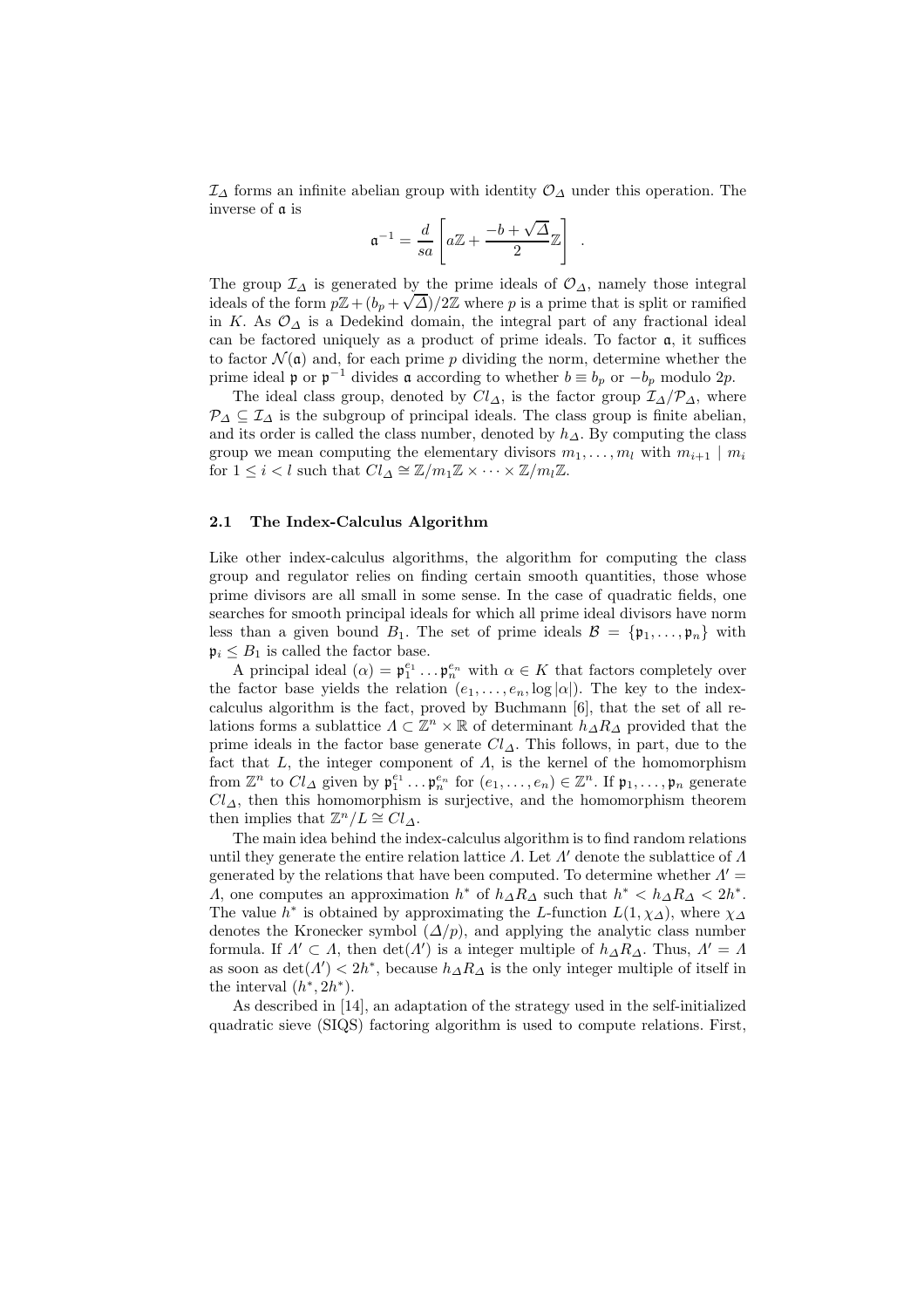compute the ideal  $\mathfrak{a} = \mathfrak{p}_1^{e_1} \dots \mathfrak{p}_n^{e_n} = (1/d)[a\mathbb{Z} + (b + \sqrt{\Delta})/2\mathbb{Z}]$  with  $\mathcal{N}(\mathfrak{a}) = a/d^2$ . Let  $\alpha = (ax + (b + \sqrt{\Delta})/2y)/d$  with  $x, y \in \mathbb{Z}$  be an arbitrary element in **a**. Then

$$
\mathcal{N}(\alpha) = \frac{1}{d^2} \left( ax + \frac{b + \sqrt{\Delta}}{2} y \right) \left( ax + \frac{b - \sqrt{\Delta}}{2} y \right) = (a/d^2)(ax^2 + bxy + cy^2)
$$

where  $c = (b^2 - \Delta)/(4a)$ . Because ideal norm is multiplicative, there exists an ideal b with  $\mathcal{N}(\mathfrak{b}) = ax^2 + bxy + cy^2$  such that  $(\alpha) = \mathfrak{ab}$ . Thus, finding x and y such that  $\mathcal{N}(b)$  factors over the norms of the prime ideals in the factor base yields a relation. Such x and y can be found by sieving the polynomial  $\varphi(x, y) =$  $ax^2 + bxy + cy^2$ , and a careful selection of the ideals **a** yields a generalization of self-initialization, in which the coefficients of the sieving polynomials and their roots modulo the prime ideal norms can be computed quickly. In practice, we use  $\varphi(x, 1)$  for sieving, so that the algorithm resembles the SIQS more closely. For more details, see [14] or [16].

The determinant of the relation lattice  $\Lambda'$  is computed in two stages. The first step is to compute the determinant of the integer part of this sublattice by finding a basis in Hermite normal form (HNF). Once Λ ′ has full rank, the determinant of this basis is computed as the product of the diagonal elements in a matrix representation of the basis vectors. The group structure is then computed by finding the Smith normal form of this matrix. The real part of  $\det(\Lambda')$ , a multiple of the regulator  $R_{\Delta}$ , is computed by first finding a basis of the kernel of the matrix consisting of the integer parts of the relations. Every vector  $(k_1, \ldots, k_m) \in \mathbb{Z}^m$  in the kernel corresponds to a multiple of the regulator computed with  $mR_{\Delta} = k_1 \log |\alpha_1| + \cdots + k_m \log |\alpha_m|$ . The "real gcd" of the multiples  $m_1R_{\Delta}, \ldots, m_nR_{\Delta}$  computed from each basis vector of the kernel, defined as  $gcd(m_1, \ldots, m_n) R_{\Delta}$ , is then the real part of  $det(\Lambda')$ . An algorithm of Maurer [21] can be used to compute the real gcd efficiently and with guaranteed numerical accuracy given explicit representations of the  $\alpha_i$  and the kernel vectors.

As mentioned in the introduction, the correctness of this algorithm depends on the truth of the Generalized Riemann Hypothesis. In fact, the GRH must be invoked in two places. The first is to compute a sufficiently accurate approximation  $h^*$  of  $h_{\Delta} R_{\Delta}$  via a method due to Bach [2]. Without the GRH, an exponential number of terms in the Euler product used to approximate  $L(1, \chi_{\Delta})$ must be used (see, for example, [20]). The second is to ensure that the factor base generates  $Cl_A$ . Without the GRH, an exponential size factor base is required, whereas by a theorem of Bach [1] the prime ideals of norm less than  $6 \log(\Delta)^2$ suffice. In practice, an even smaller factor base is often used, but in that case, the factor base must be verified by showing that every remaining prime ideal with norm less than Bach's bound can be factored over the ideals in the factor base.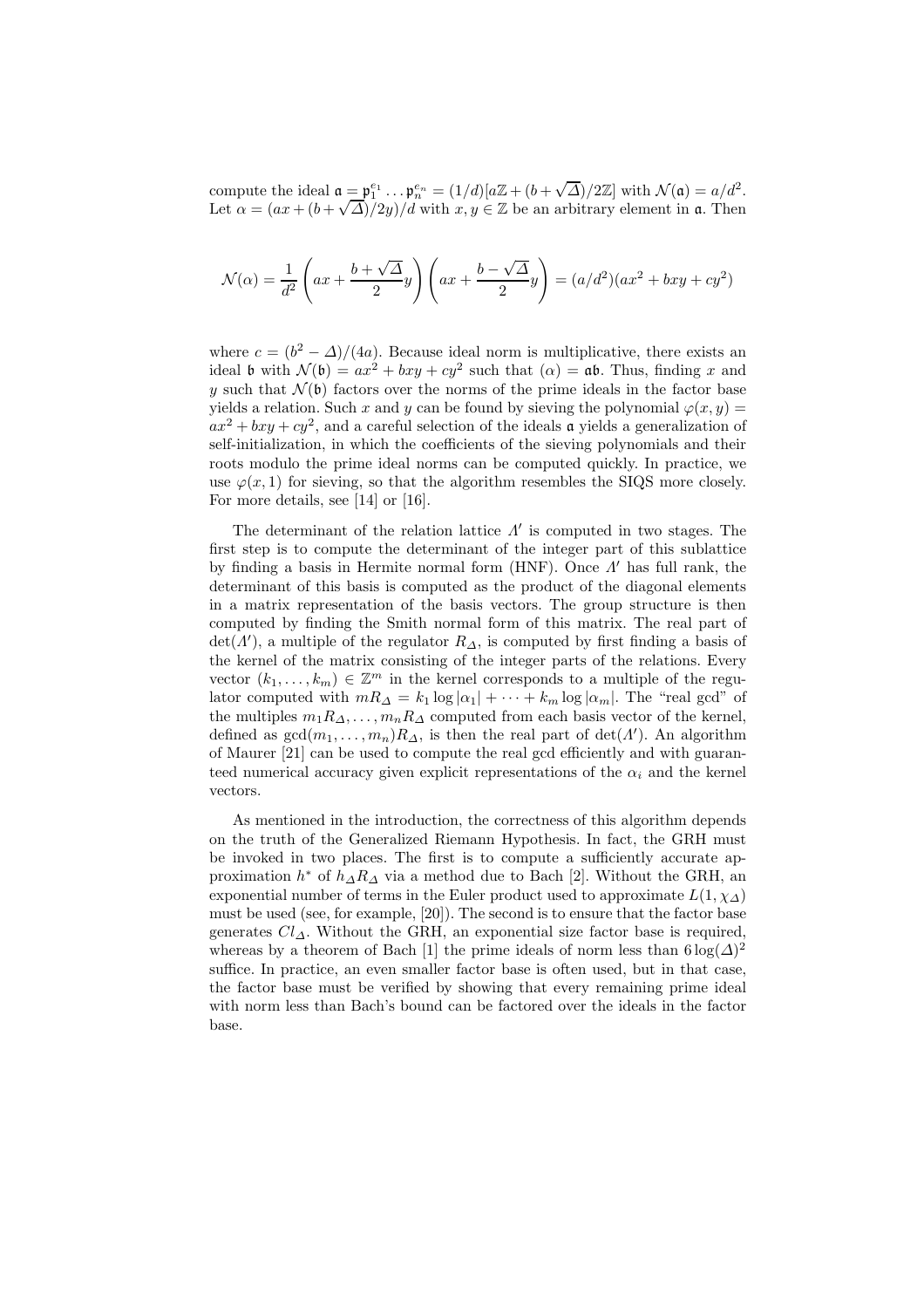#### 3 Practical Improvements

In this section, we describe our practical improvements for computing the class group structure and the regulator of a the real quadratic field. Some of these improvements, such as the double large prime variant and structured Gaussian elimination, were used in [4] for the simpler case of imaginary quadratic number fields. On the other hand, the batch smoothness test and system solving based methods for computing the regulator had never been implemented in the context of number fields before.

#### 3.1 Relation collection

Improving the relation collection phase allows us to speed up every other stage of the algorithm. Indeed, the faster the relations are found, the smaller the factor base can be, thus reducing the dimensions of the relation matrix and the time taken by the linear algebra phase. In addition, the verification phase also relies on our ability to find relations and therefore benefits from improvements to the relation collection phase. Throughout the rest of the paper, M denotes the relation matrix, the matrix whose rows are the integer parts of the relations.

Large prime variants The large prime variants were developed in the context of integer factorization to speed up the relation collection phase in both the quadratic sieve and the number field sieve. A single large prime variant was described by Buchmann and Düllman [7] for computing the class group of an imaginary quadratic field, and adapted to the real case by Jacobson [14]. Biasse [4] described how the double large prime strategy could be using in the imaginary case, and obtained a significant speed-up.

The idea is to keep relations involving one or two extra primes not in the factor base of norm less than  $B_2 \geq B_1$ . These relations thus have the form

$$
(\alpha) = \mathfrak{p}_1^{e_1} \dots \mathfrak{p}_n^{e_n} \mathfrak{p} \text{ and } (\alpha) = \mathfrak{p}_1^{e_1} \dots \mathfrak{p}_n^{e_n} \mathfrak{p}\mathfrak{p}'
$$

for  $\mathfrak{p}_i$  in  $\mathcal{B}$ , and for  $\mathfrak{p}, \mathfrak{p}'$  of norm less than  $B_2$ . We will refer to these types of partial relations as 1-partial relations and 2-partial relations, respectively. Keeping partial relations only involving one large prime is the single large prime variant, whereas keeping those involving one or two is the double large prime variant which was first described by Lenstra and Manasse [17]. We do not consider the case of more large primes, but it is a possibility that has been studied in the context of factorization [10].

Partial relations may be identified as follows. Let m be the remainder of  $\varphi(x,1)$  after the division by all primes  $p \leq B_1$ , and assume that  $B_2 < B_1^2$ . If  $m = 1$  then we have a full relation. If  $m \leq B_2$  then we have a 1-partial relation. We can see here that detecting 1-partial relations is almost for free. If we also intend to collect 2-partial relations then we have to consider the following possibilities: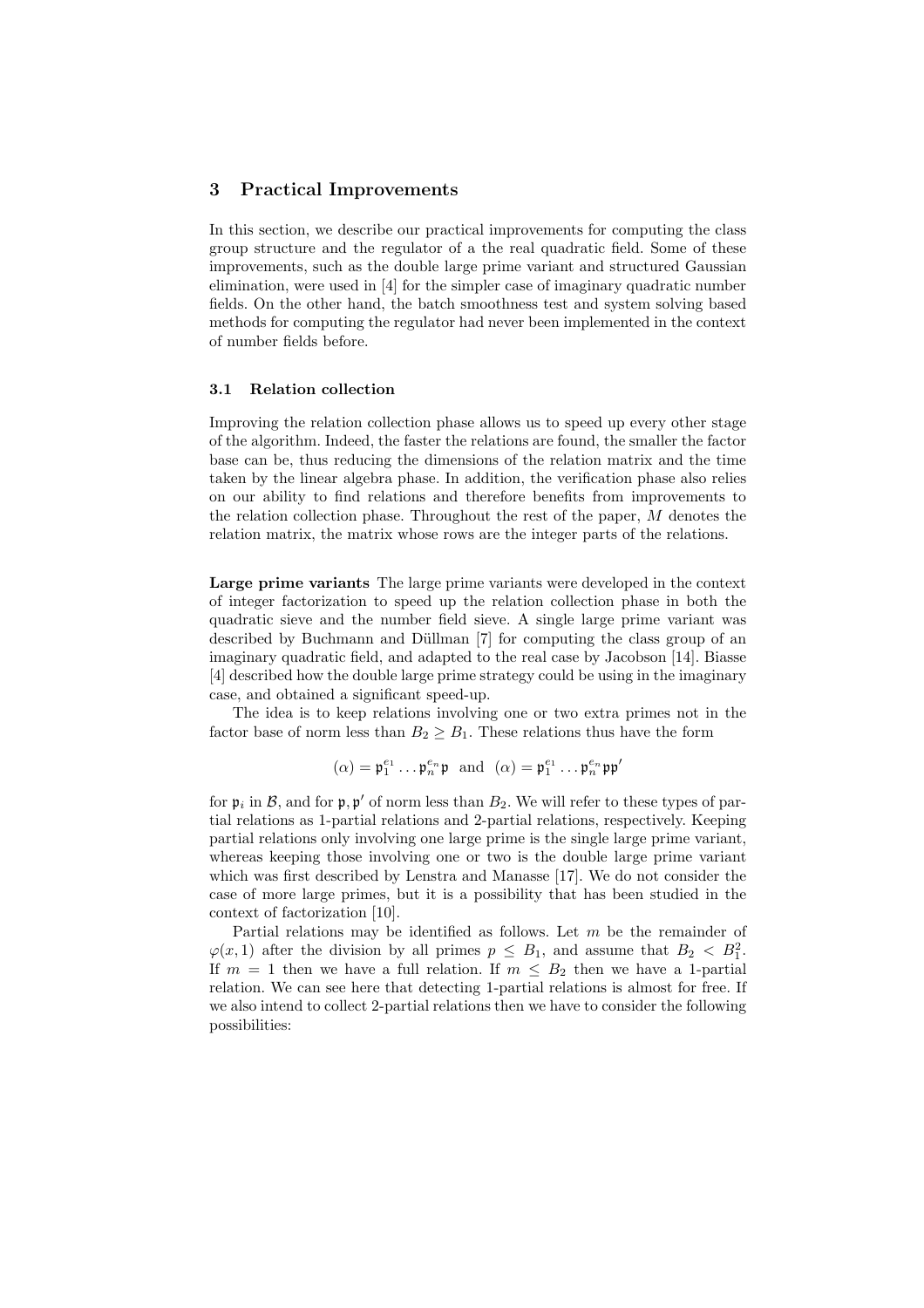1.  $m > B_2^2$ ; 2. *m* is prime and  $m > B_2$ ; 3. *m* is prime and  $m \leq B_2$ ; 4. *m* is composite and  $B_1^2 < m \le B_2^2$ .

In Cases 1 and 2 we discard the relation. In Case 3 we have a 1-partial relation, and in Case 4 we have  $m = pp'$  where  $p = \mathcal{N}(\mathfrak{p})$  and  $p' = \mathcal{N}(\mathfrak{p}')$ . Cases 1, 2, and 3 can be checked very easily, but if none are satisfied we need to factor  $m$  in order to determine whether Case 4 is satisfied. We used Milan's implementation of the SQUFOF algorithm [22] based on the theoretical work of [12] to factor the m values produced.

Even though we might have to factor the remainder, partial relations are found much faster than full relations. However, the dimensions of the resulting matrix are much larger, thus preventing us from running the linear algebra phase directly on the resulting relation matrix. In addition, we have to find many more relations since we have to produce a full rank matrix. We will see in §3.2 how to reduce the dimensions of the relation matrix using Gaussian elimination techniques.

Batch smoothness test After detecting potential candidates for smooth integers via the SIQS, one has to certify their smoothness. In [4, 14], this was done by trial division with the primes in the factor base. The time taken by trial division can be shortened by using Bernstein's batch smoothness test [3], which uses a product tree structure and modular arithmetic to factor a batch of residues simultaneously in time  $O((\log b)^2 \log \log b)$  where b is the total number of input bits.

Instead of testing the smoothness of every potential candidate as soon as they are discovered, we rather stored them and tested them at the same time using Bernstein's method as soon their number exceeded a certain limit. This improvement has an effect that is all the more important when the time spent in the trial division is long. In our algorithm, this time mostly depends on the tolerance value  $T$ , a parameter used to control the number of candidates yielded by the sieve for smoothness testing.

#### 3.2 Structured Gaussian Elimination

As mentioned in §2.1, in order to determine whether the computed relations generate the entire relation lattice, we need to compute the HNF basis of the sublattice they generate. This can be done by putting the integer components of the relations as rows in a relation matrix, and computing the HNF.

The first step when using large primes is to compute full relations from all of the partial relations. Traditionally, rows were recombined to give full relations as follows. In the case of 1-partial relations, any pair of relations involving the same large prime p were recombined into a full relation. In the case of 2-partial relations, Lenstra [17] described the construction of a graph whose vertices were the relations and whose edges linked vertices having one large prime in common.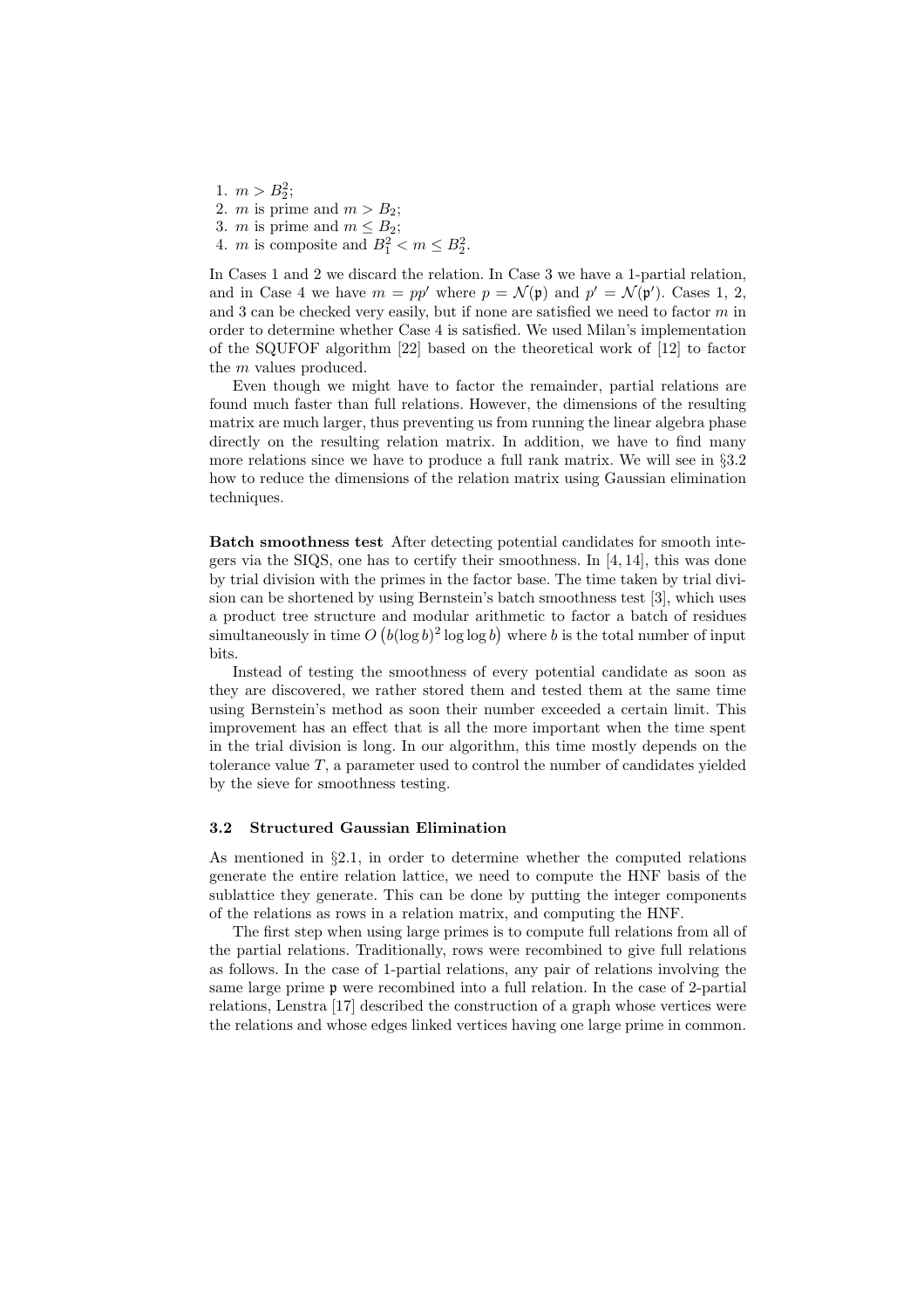Finding independent cycles in this graph allows us to recombine partial relations into full relations.

In this paper, we instead follow the approach of Cavallar [8], developed for the number field sieve, and adapted by the first author to the computation of ideal class group structures in imaginary quadratic number fields [4], which uses Gaussian elimination on columns. The ideas is to eliminate columns using structured Gaussian strategies until the dimensions of the matrix are small enough to allow the computation of the HNF with standard algorithms.

Let us recall a few definitions. First, subtracting two rows is called *merging*. If two relations corresponding to rows  $r_1$  and  $r_2$  share the same prime  $\mathfrak p$  with coefficients  $c_1$  and  $c_2$  respectively, then multiplying  $r_1$  by  $c_2$  and  $r_2$  by  $c_1$  and merging is called pivoting. Finally, finding a sequence of pivots leading to the elimination of a column of Hamming weight  $k$  is a  $k$ -way merge.

We aim to reduce the dimensions of the relation matrix by performing  $k$ way merges on the columns of weight  $k = 1, \ldots, w$  in increasing order for a certain bound  $w$ . To limit the growth of the density and of the size of the coefficients induced by these operations, we used optimized pivoting strategies. In what follows we describe an algorithm performing  $k$ -way merges to minimize the growth of both the density and the size of the coefficients, thus allowing us to go deeper in the elimination process and delay the explosion of the coefficients.

As in  $[4]$ , we define a cost function C mapping rows onto the integers. The one used in [4] satisfied

$$
C(r) = \sum_{1 \le |e_i| \le Q} 1 + c \sum_{|e_j| > Q} 1, \tag{1}
$$

where c and Q are positive numbers, and  $r = [e_1, \ldots, e_n]$  is a row corresponding to  $(\alpha) = \prod_i \mathfrak{p}_i^{e_i}$ . This way, the heaviest rows are those which have a high density and large coefficients. In our experiments for this work, we used a different cost function, see  $\S 4.1$ . Then, to perform a k-way merge on a given column, we construct a complete graph  $\mathcal G$  of size k such that

- the vertices are the rows  $r_i$ , and
- every edge linking  $r_i$  and  $r_j$  has weight  $C(r_{ij})$ , where  $r_{ij}$  is obtained by pivoting  $r_i$  and  $r_j$ .

Finding the best sequence of pivots with respect to the chosen cost function  $C$  is equivalent to finding the minimum spanning tree  $\mathcal T$  of  $\mathcal G$ , and then recombining every row r with its parent starting with the leaves of  $\mathcal{T}$ .

Unlike in [4], we need to keep track of the permutations we apply to the relation matrix, and of the empty columns representing primes of norm less than  $6 \log^2 \Delta$ . This will be required for the regulator computation part of the algorithm described next.

#### 3.3 Regulator computation

As mentioned in  $\S 2.1$ , the usual way to compute the regulator is to find a basis of the kernel of the relation matrix, compute integer multiples of the regulator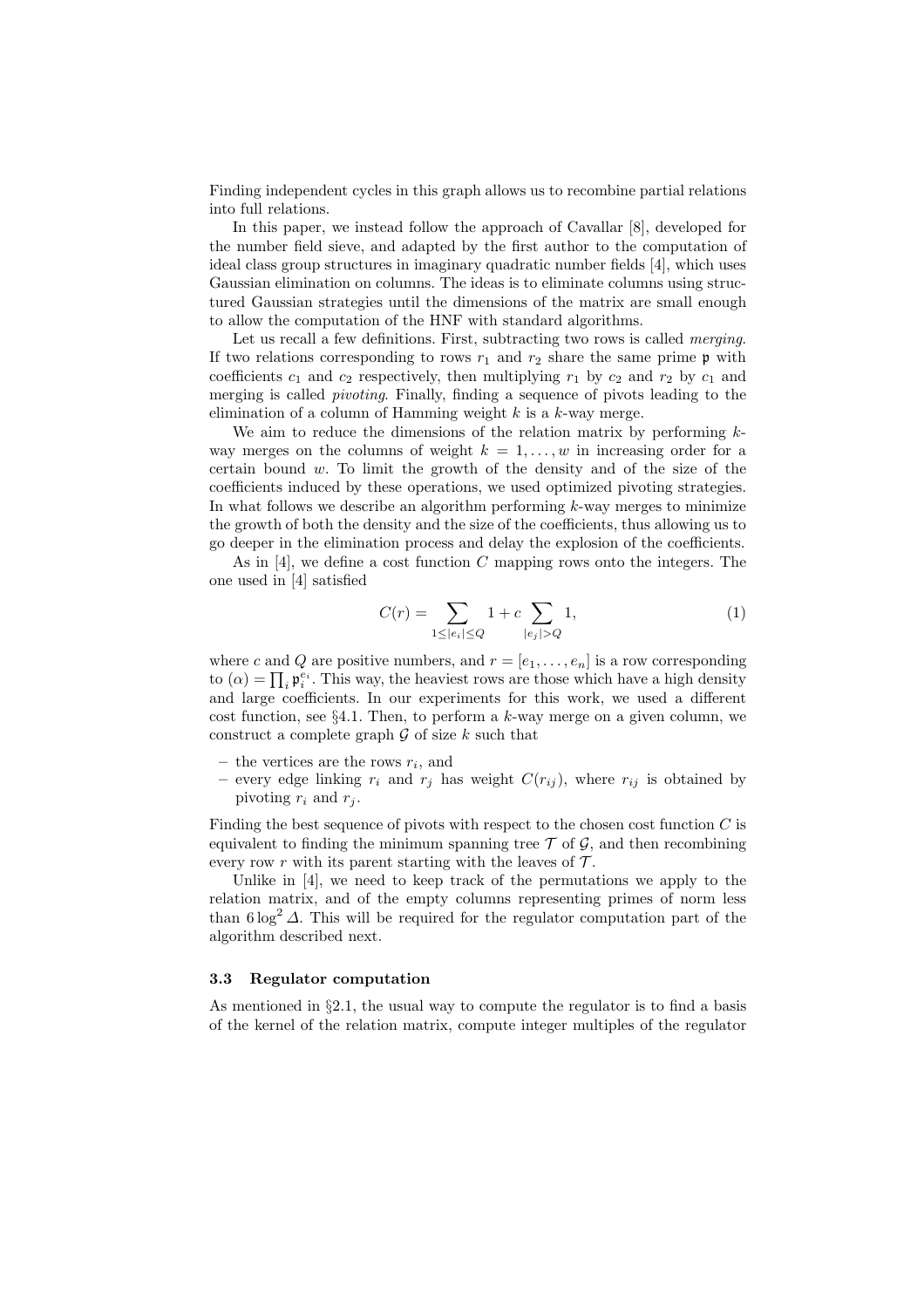from these basis vectors, and compute their real gcd using Maurer's algorithm [21]. If det  $\Lambda' > 2h^*$ , then either the class number or regulator computed is too large, and we need to find extra relations corresponding to new generators, and new kernel vectors involving them.

In this section, we describe a way of taking advantage of the large number of generators involved in the different partial relations. Indeed, the dimensions of the relation matrix before the Gaussian elimination stage is much larger than in the base scenario and thus involves more generators. Consequently, given a set of  $k \leq \dim(\ker M)$  kernel vectors  $(u_1^j, \ldots, u_n^j)_{j \leq k}$ , the probability that the corresponding elements

$$
v_j := u_1^j \log |\alpha_1| + \ldots + u_n^j \log |\alpha_n| ,
$$

where  $\alpha_i$  is the generator of the *i*-th relation, can be recombined into R is much larger. On the other hand, the dimensions of the matrix prevents us from running a kernel computation directly after the relation collection phase. Thus, rather than attempting to compute the kernel, we use a method similar to that of Vollmer [24] based on solving linear systems.

The first step of our algorithm consists of putting the matrix in a pseudolower triangular form using a permutation obtained during the Gaussian elimination phase. Indeed, as part of this computation we obtain a unimodular matrix  $U \in \mathbb{Z}^{n \times n}$  such that

UM = A (0) (∗) 1 (0) . . . (∗) 1 .

Thus, solving a linear system of the form  $xM = b$  for a vector  $b \in \mathbb{Z}^m$  boils down to solving a system of the form  $x'A = b'$ , then doing a trivial descent through the diagonal entries which equal 1 and finally permuting back the coefficients using  $U$ . To solve the small linear systems, we used the algorithm certSolveRedLong from the IML library [9]. It takes a single precision dense representation of A and returns an LLL-reduced solution.

Once M is in pseudo-lower triangular form, we draw a set of relations  $r_1, \ldots, r_d$ which are not already rows of M, and for each  $r_i$ ,  $i \leq d$ , we solve the system  $x_iA = r_i$ . We then augment M with the rows  $r_i$  for  $i \leq d$  and the vectors  $x_i$ with  $d$  extra coordinates, which are all set to zero except for the  $i$ -th which is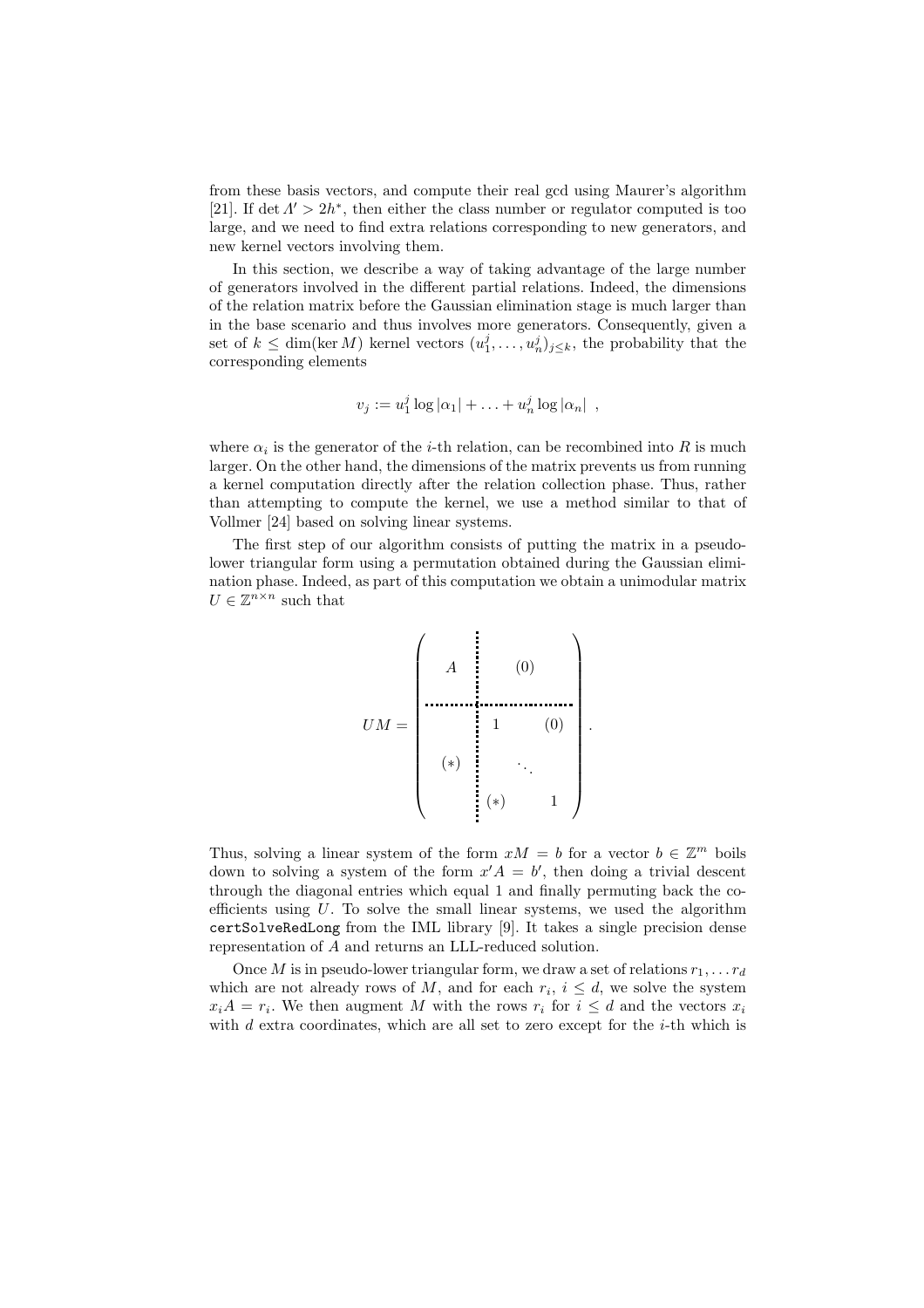set to  $-1$ .

$$
M' := \left(\begin{array}{c} M \\ \cdots \\ r_i \end{array}\right) \quad x'_i := \left(\begin{array}{c} x_i \\ \vdots \\ x_i \end{array}\right) 0 \ldots 0 \ -1 \ 0 \ldots 0 \ \right).
$$

We clearly have  $x'_iM' = 0$  for  $i \leq d$ , and the  $x'_i$  can be used to find a multiple of  $R_{\Delta}$  as described in §2.1.

#### 4 Numerical results

In this section, we give numerical results showing the impact of our improvements. For each timing, we specify the architecture used. All the timings were obtained with our code in C++ based on the libraries GMP [11], NTL [23], IML [9] and Linbox [19]. All timings are in CPU seconds.

#### 4.1 Comparative timings

The state of the art concerning class group and regulator computation was established in [14], where all the timings were obtained with the SPARCStation II architecture. In addition, most of the code used at the time is unavailable now, including the HNF computation algorithm. Thus, providing a meaningful comparison between our methods and those of [14] is difficult. We chose to implement the HNF computation algorithm in a way that resembles the one of [14], but takes advantage of the libraries available today for computing the determinant and the modular HNF. We used this implementation in each different scenario. The relation collection phase is easier to compare, since our method relies on SIQS.

In the following, we will refer to the base case as the strategy consisting of finding the relation matrix without using the large prime variants or the smoothness batch test, and calculating the regulator by computing its kernel with the algorithm nullspaceLong from IML library. It differs from the 0 large prime case  $(0LP)$  where we use the algorithm described in §3.3 for computing the regulator, along with a relation collection phase that does not use large primes. We also denote the 1 large prime scenario by 1LP, the 2 large primes by 2LP and 2LP Batch when using batch smoothness test.

Relation collection phase In Table 1, we give the time taken to collect all necessary relations. Without large primes, we collected  $|\mathcal{B}| + 100$  relations, whereas when we allow large primes we need to collect enough relations to ensure that the number of rows is larger than the number of non-empty columns. We used a 2.4 GHz Opteron with 16GB of memory and took  $\Delta = 4(10^n + 3)$  with  $40 \leq n \leq 70$ . For each discriminant, we used the optimal parameters given in [14], including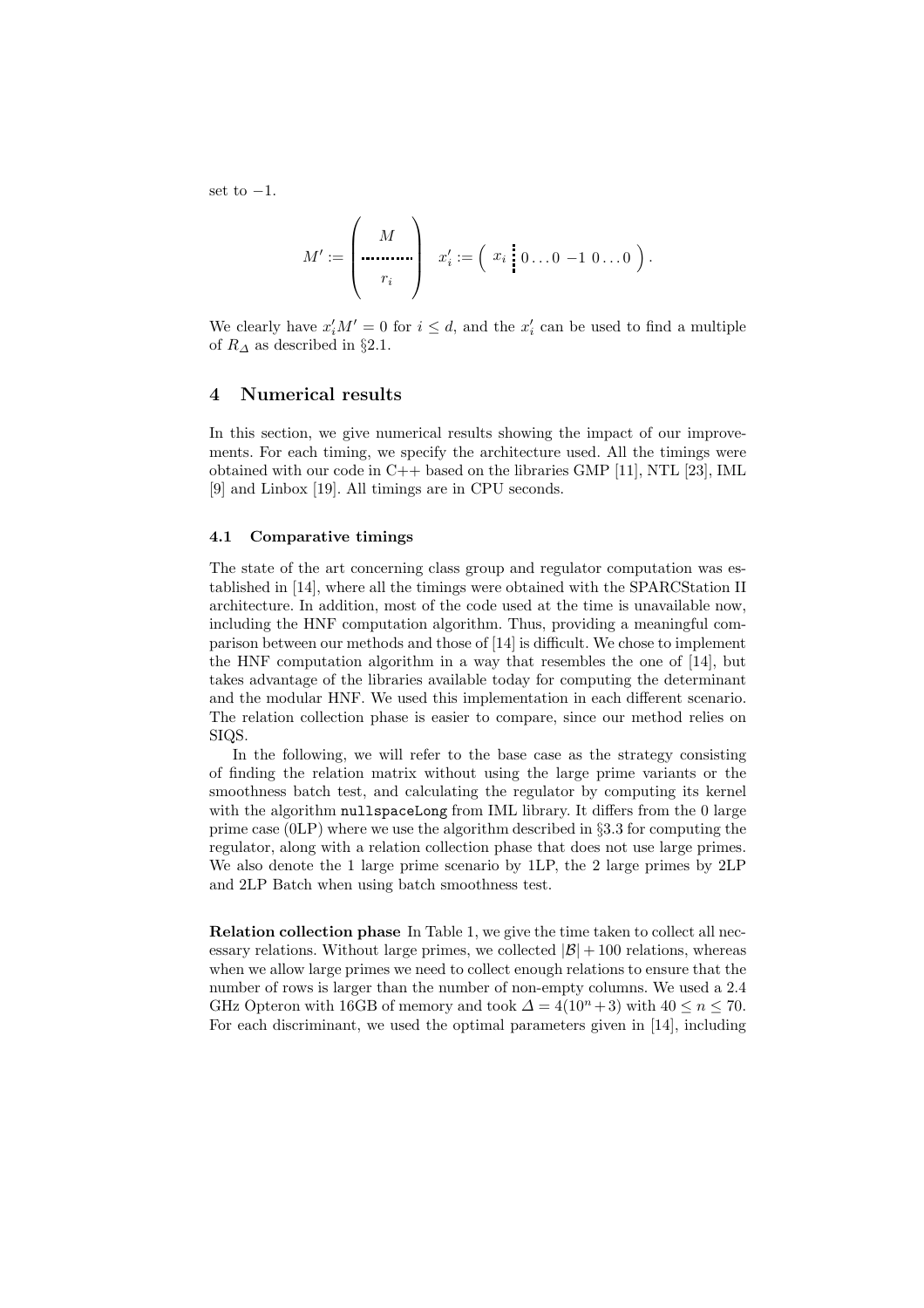the size of the factor base, even if we tend to reduce this parameter when optimizing the overall time. The only parameter we modified is the tolerance value for the SIQS, as a higher tolerance value is required for the large prime variations. In each case we took  $B_2 = 12B_1$ . It is shown in [4] that the ratio  $B_2/B_1$ does not have an important impact on the sieving time.

Table 1. Comparative table of the relation collection time

| $\boldsymbol{n}$ | 0LP        | 1LP    | 2LP                        | 2LP Batch |
|------------------|------------|--------|----------------------------|-----------|
| 40               | 0.83       | 0.48   | 0.63                       | 0.90      |
| 45               | 6.70       | 3.10   | 2.70                       | 2.20      |
| 50               | 23.00      | 9.50   | 9.20                       | 6.10      |
| 55               | 56.00      | 26.00  | 23.00                      | 15.00     |
| 60               | 202.00     | 86.00  | 69.00                      | 41.00     |
|                  | 65 1195.00 | 513.00 | 354.00                     | 227.00    |
|                  |            |        | 70 4653.00 1906.00 1049.00 | 834.00    |

The timings in Table 1 correspond to the optimal value of the tolerance value in each case, found by trying values between 1.7 and 4, and keeping the optimum for each scenario. For 0LP, the optimal value is between 1.7 and 2.3 whereas it is around 2.3 for 1LP, 2.8 for 2LP and 3.0 for 2LP Batch. The latter case has a higher optimal tolerance value because using the batch smoothness test allows one to spend more time factoring the residues. When using Bernstein's smoothness test, we took batches of 100 residues. In our experiments, this value did not seem to have an important effect on the relation collection time. We observe in Table 1 that the use of the large prime variants has a strong impact on the relation collection phase, and that using the smoothness batch test strategy yields an additional speed-up of approximately 20% over the double large prime strategy.

Structured Gaussian elimination Structured Gaussian elimination allows us to reduce the time taken by the linear algebra phase by reducing the dimensions of the relation matrix. Our method minimizes the growth of the density and of the size of the coefficients. To illustrate the impact of the algorithm described in §3.2, we monitor in Table 2 the evolution of the dimensions of the matrix, the average Hamming weight of its rows, the extremal values of its coefficients and the time taken for computing its HNF in the case of a relation matrix corresponding to  $\Delta = 4(10^{60} + 3)$ . We keep track of these values after all *i*-way merges for some values of  $i$  between 5 and 170. The original dimensions of the matrix are  $2000 \times 1700$ , and the timings are obtained on a 2.4 Ghz Opteron with 32GB of memory.

In [4], the first author regularly deleted the rows having the largest coefficients. To do this, we need to create more rows than in the base case. To provide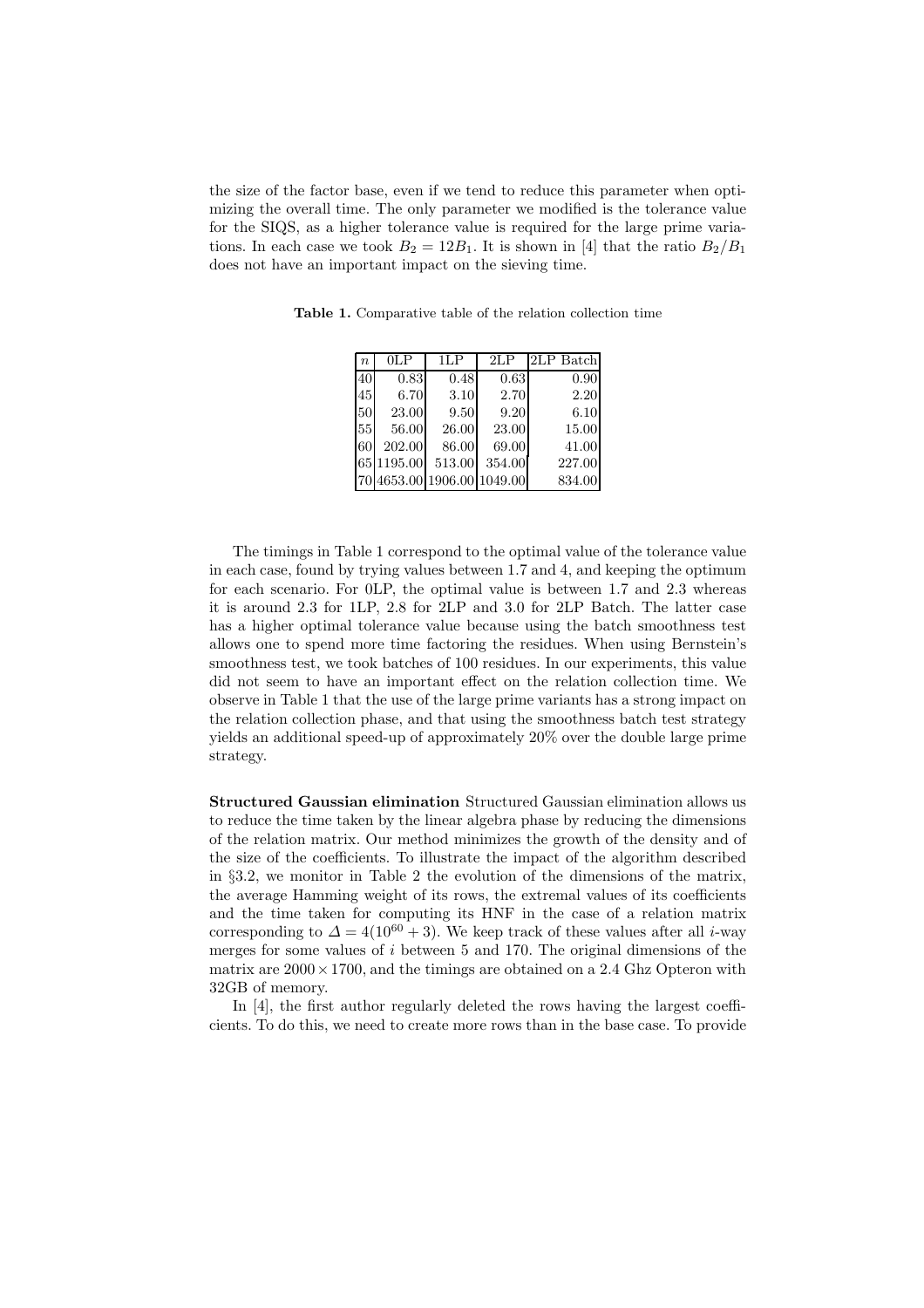a fair comparison between the two strategies, we used the same relation matrix resulting from a relation collection phase without large primes, and with as few rows as was required to use the same algorithm as in [14]. We therefore had to drop the regular row deletion. We also tuned the cost function to compensate for the resulting growth of the coefficients, using

$$
C(r) = \sum_{1 \leq |e_i| \leq 8} 1 + 100 \sum_{|e_j| > 8} |e_j| ,
$$

instead of (1).

The HNF computation consists of taking the GCD of the determinants of two different submatrices of the matrix after elimination using Linbox, and using the modular HNF of NTL with this value. Indeed, this GCD (which is likely to be relatively small) is a multiple of  $h_{\Delta}$ . This method, combined with an elimination strategy due to Havas [13], was used in [14] and implemented in LiDIA [18]. As this implementation is no longer available, we instead refer to the timings of our code, which has the advantage of using the best linear algebra libraries available today.

|     | <b>Naive Gauss</b>                  |      |                                                           |                     |         |       |  |
|-----|-------------------------------------|------|-----------------------------------------------------------|---------------------|---------|-------|--|
| i   |                                     |      | Row Nb Col Nb Average weight max coeff min coeff HNF time |                     |         |       |  |
| 5   | 1189                                | 1067 | 27.9                                                      | 14                  | $-17$   | 357.9 |  |
| 10  | 921                                 | 799  | 49.3                                                      | 22                  | $-19$   | 184.8 |  |
| 30  | 757                                 | 635  | 112.7                                                     | 51                  | $-50$   | 106.6 |  |
| 50  | 718                                 | 596  | 160.1                                                     | 81                  | $-91$   | 93.7  |  |
| 70  | 699                                 | 577  | 186.3                                                     | 116                 | $-104$  | 85.6  |  |
| 90  | 684                                 | 562  | 205.5                                                     | 137                 | $-90$   | 79.0  |  |
| 125 | 664                                 | 542  | 249.0                                                     | 140                 | $-146$  | 73.8  |  |
| 160 | 655                                 | 533  | 282.4                                                     | 167                 | $-155$  | 72.0  |  |
| 170 | 654                                 | 532  | 286.4                                                     | 167                 | $-155$  | 222.4 |  |
|     | With dedicated elimination strategy |      |                                                           |                     |         |       |  |
| i   | Row Nb                              |      | Col Nb Average weight max coeff min coeff HNF time        |                     |         |       |  |
| 5   | 1200                                | 1078 | 26.8                                                      | 13                  | -12     | 368.0 |  |
| 10  | 928                                 | 806  | 42.6                                                      | 20                  | $-15$   | 187.2 |  |
| 30  | 746                                 | 624  | 82.5                                                      | 33                  | $-27$   | 100.8 |  |
| 50  | 702                                 | 580  | 107.6                                                     | 64                  | $-37$   | 84.3  |  |
| 70  | 672                                 | 550  | 136.6                                                     | 304                 | $-676$  | 73.4  |  |
| 90  | 656                                 | 534  | 157.6                                                     | 1278                | $-1088$ | 67.5  |  |
| 125 | 637                                 | 515  | 187.1                                                     | 3360                | $-2942$ | 63.4  |  |
| 160 | 619                                 | 497  | 214.6                                                     | 5324                | $-3560$ | 56.9  |  |
| 170 | 615                                 | 493  | 247.1                                                     | 36761280 - 22009088 |         | 192.6 |  |

Table 2. Comparative table of elimination strategies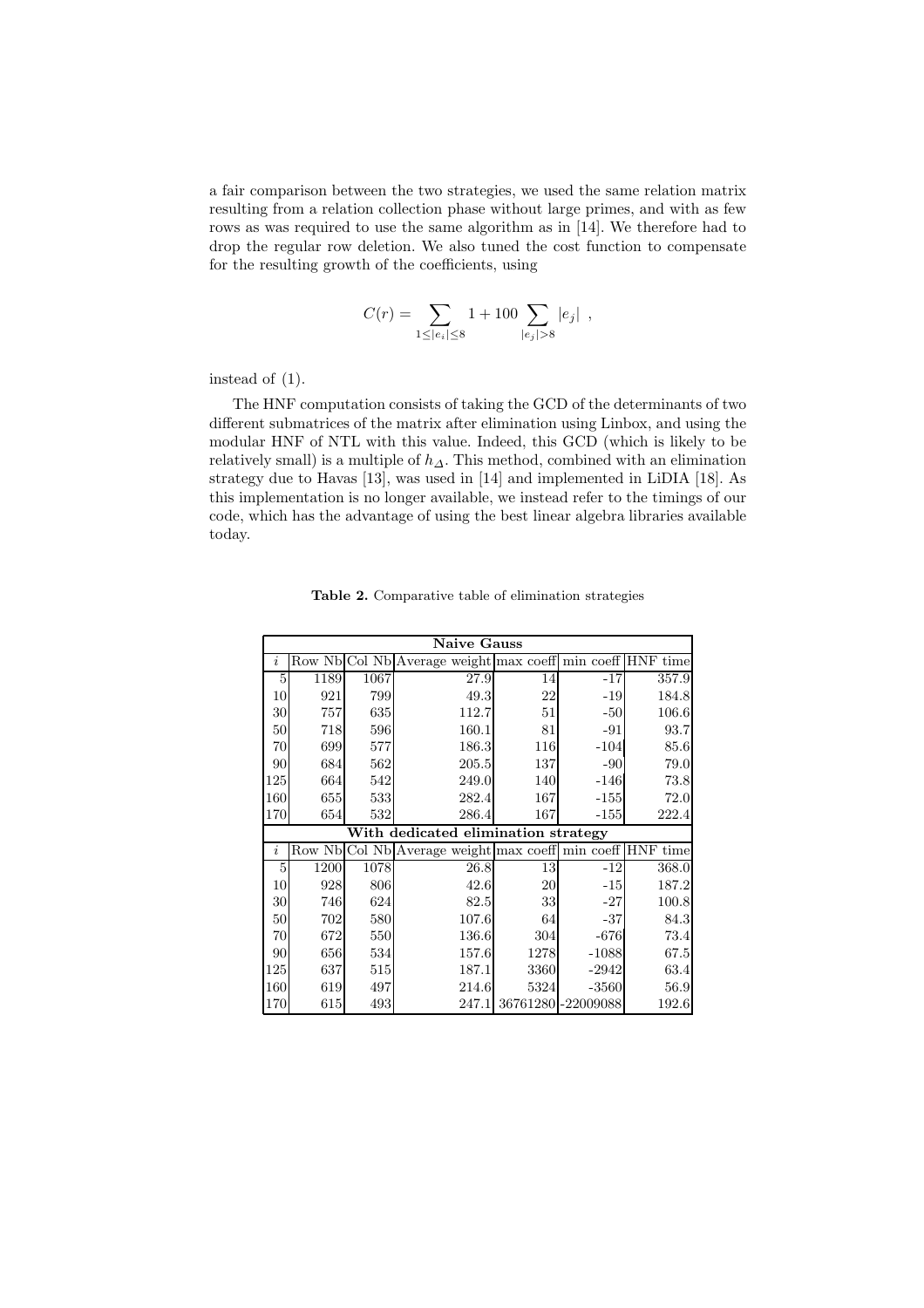Table 2 shows that the use of our elimination strategy leads to a matrix with smaller dimensions (493 rows with our method, 533 with the naive elimination) and lower density (the average weight of its rows is of 214 with our method and 282 with the naive elimination). These differences result in an improvement of the time taken by the HNF computation: 56.9 seconds with our method against 72.0 seconds with the naive Gaussian elimination. The regular cancellation of the rows having the largest coefficients over the course of the algorithm would delay the explosion of the coefficient size, but require more rows for the original matrix. This brutal increase in the size of the extremal values of the matrix can be seen in Table 2. At this point these higher values propagate during pivoting operations, and any further column elimination becomes counter-productive.

Factor base verification The improvements in the relation collection phase have an impact on the factor base verification. The impact of the smoothness batch test is straightforward, whereas the large prime variants act in a more subtle way. Indeed, we create many more relations when using the large prime variants, and the relations created involve primes of larger norm. Therefore, a given prime not in B of norm less than  $6 \log^2 \Delta$  is more likely to appear in a relation, and thus not to need to be verified. Table 3 shows the impact of the large prime variants and of the batch smoothness test on the verification time. We used a 2.4 GHz Opteron with 16GB of memory. We considered discriminants of the form  $\Delta = 4(10^n + 3)$  for n between 40 and 70, and we chose in every case the factor base giving the best results for the base scenario.

| $\overline{n}$ | 0LP                     | 1LP   | 2LP   | 2LP Batch |
|----------------|-------------------------|-------|-------|-----------|
| 40             | 17.0                    | 11.0  | 11.0  | 6.2       |
| 45             | 77.0                    | 44.0  | 30.0  | 18.0      |
| 50             | 147.0                   | 85.0  | 52.0  | 43.0      |
| 55             | 308.0                   | 167.0 | 134.0 | 110.0     |
| 60             | 826.0                   | 225.0 | 282.0 | 274.0     |
|                | 65 8176.0 1606.0 1760.0 |       |       | 1689.0    |
|                | 70 9639.0 4133.0 5777.0 |       |       | 2706.0    |

Table 3. Comparative table of the factor base verification time

Regulator computation Our method for computing the regulator avoids computing the relation matrix kernel. Instead, we need to solve a few linear systems involving the matrix resulting from the Gaussian elimination. To illustrate the impact of this algorithm, we used the relation matrix obtained in the base case for discriminants of the form  $4(10^n + 3)$  for n between 40 and 70. The timings are obtained on a 2.4GHz Opteron with 16GB of memory.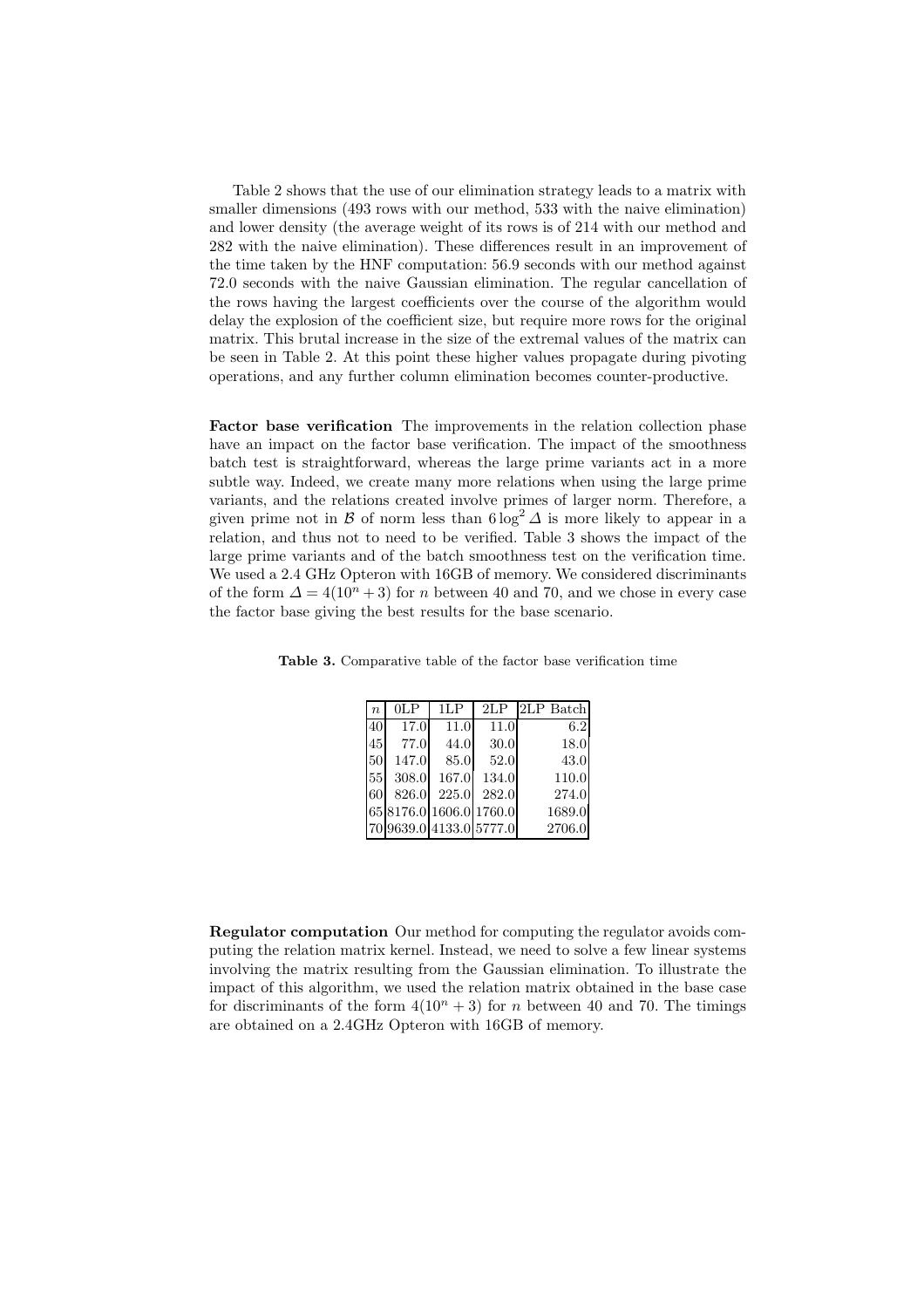Table 4. Comparative table of regulator computation time

|    | $n$ Kernel Computation System Solving |       |
|----|---------------------------------------|-------|
| 40 | 15.0                                  | 6.2   |
| 45 | 18.0                                  | 8.3   |
| 50 | 38.0                                  | 20.0  |
| 55 | 257.0                                 | 49.0  |
| 60 | 286.0                                 | 103.0 |
| 65 | 5009.0                                | 336.0 |
|    | 10030.0                               | 643.0 |
|    |                                       |       |

In Table 4, the timings corresponding to our system solving approach are taken with seven kernel vectors. However, in most cases only two or three vectors are required to compute the regulator. As most of the time taken by our approach is spent on system solving, we see that computing fewer kernel vectors would result in an improvement of the timings, at the risk of obtaining a multiple of the regulator.

Overall time We have studied the individual impact of our improvements on each stage of the algorithm. We now present their effect on the overall time taken by the algorithm, including the factor base verification time, for discriminants of the form  $\Delta = 4(10^n + 3)$  with  $40 \leq n \leq 70$  on a 2.4 GHz Opteron with 16GB of memory. We used the same parameters as in [14], except for the tolerance and the size of the factor base. We notice in Table 5 that the optimal size of the factor base is smaller when we use improvements for the sieving phase. For example the optimal size for the double large prime variant is half the one of the base case scenario. This results in an improvement in the HNF and regulator computation whereas the relation collection time can remain unchanged, or even increase. The tolerance value we chose varies only with the strategy, but not with the size of the discriminant. We chose 2.0 for the base case and 0LP whereas we set it to 2.3 for 1LP, 2.8 for 2LP and 3.0 for 2LP Batch. We eliminated columns of weight up to  $w = 150$  since Table 2 indicates that further elimination is counter-productive.

Table 5 shows that there is an overall speed-up of of a factor of 2 for the smallest discriminants and 4 for the largest. The base case with the largest discriminants suffers from the necessity of finding some relations in a more randomized way. This ensures that we can get full rank submatrices of the relation matrix after the Gaussian elimination to compute a small multiple of  $h_{\Delta}$ . Matrices produced using the large prime variants do not need this extra step, even with the largest discriminants. This naturally affects the sieving time, since we cannot use SIQS for that purpose, but also affects phases relying on linear algebra. Indeed, elimination produces a matrix with larger entries and dimensions.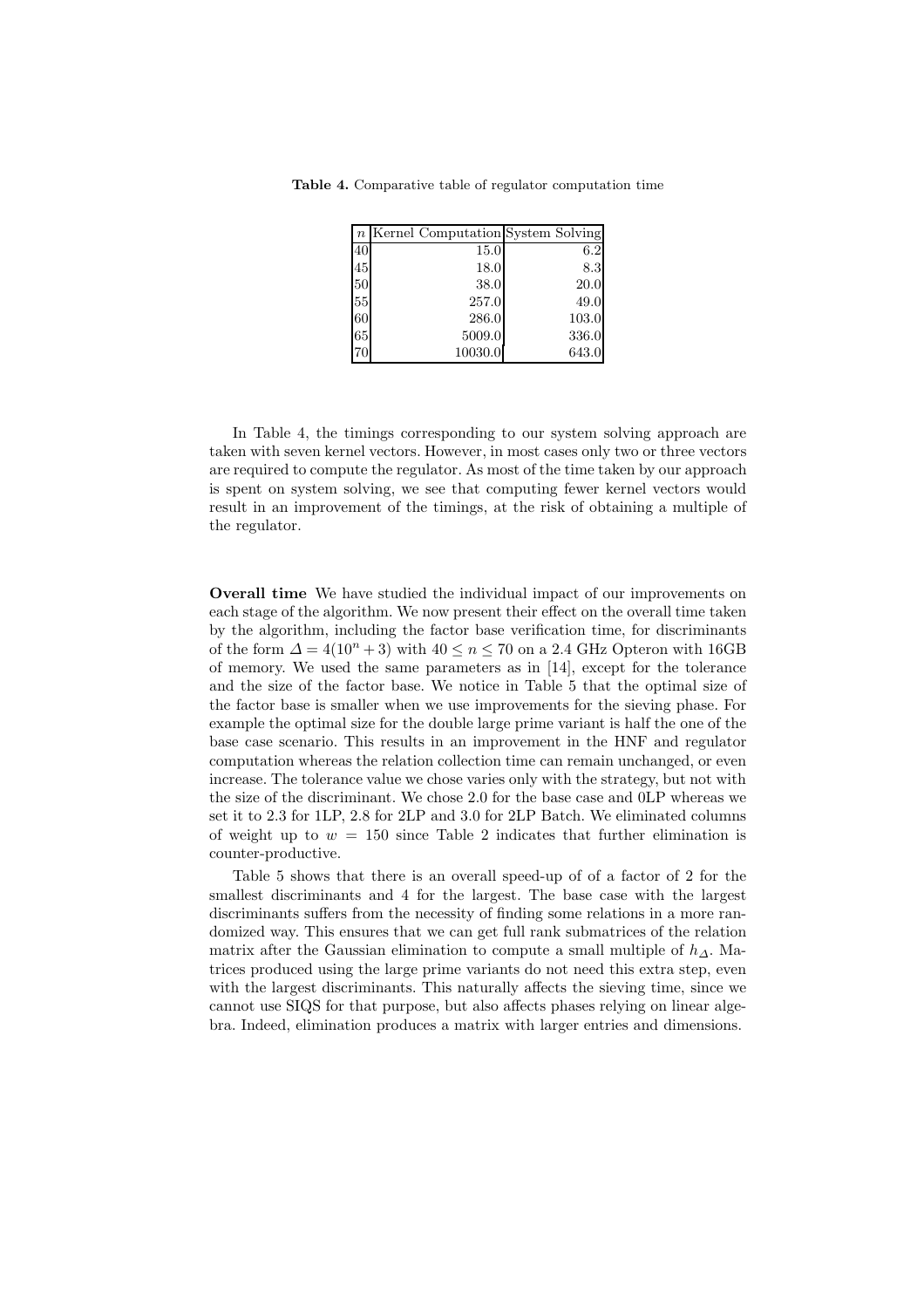strategy  $|\mathcal{B}|$  relations elimination HNF regulator verification total 40 base 400 0.8 0.1 3.2 14.6 16.8 35.6 0LP 400 0.7 0.1 2.2 6.0 16.6 25.7 1LP 300 0.8 0.2 2.5 6.4 13.1 23.1 2LP 250 1.7 0.3 4.8 8.7 18.0 33.3 2LP Batch 250 0.5 0.2 3.6 6.7 4.4 15.5 45 base 500 6.7 0.1 5.1 18.0 77.0 107.0 0LP 500 5.9 0.2 4.9 10.0 85.0 106.0 1LP 400 4.0 0.4 6.0 11.0 50.0 71.0 2LP 350 3.8 0.5 12.0 17.0 36.0 69.0 2LP Batch  $350$   $2.6$   $1.1$   $9.0$   $14.0$   $30.0$   $57.0$ 50 base 750 23.0 0.3 16.0 38.0 147.0 224.0 0LP 700 21.0 0.4 15.0 20.0 147.0 203.0 1LP 450 20.0 0.4 10.0 17.0 108.0 155.0 2LP 400 14.0 0.8 22.0 23.0 74.0 133.0 2LP Batch 400 10.0 0.6 21.0 25.0 62.0 119.0 55 base | 1200 | 129.0 | 1.9 | 1.9 | 1.9 | 1.9 | 257.0 | 308.0 | 756.0 0LP 1300 47.0 0.7 52.0 49.0 265.0 414.0 1LP 650 61.0 0.7 28.0 33.0 255.0 378.0 2LP 550 40.0 1.1 48.0 48.0 177.0 313.0 2LP Batch 550 34.0 1.0 47.0 48.0 141.0 271.0<br>base 1700 322.0 2.9 95.0 286.0 830.0 1535.0 60 base 1700 322.0 2.9 95.0 286.0 830.0 1535.0 0LP | 1700 | 187.0 | 1.3 | 106.0 | 103.0 | 846.0 | 1244.0 1LP 750 309.0 1.0 45.0 64.0 865.0 1284.0 2LP 700 143.0 2.1 152.0 137.0 365.0 799.0 2LP Batch 700 142.0 1.8 103.0 100.0 309.0 655.0 65 base 2700 10757.0 12.0 652.0 5009.0 8176.0 24607.0 0LP  $\begin{array}{ccc} 2700 & 1225.0 & 2.8 & 489.0 & 336.0 & 3676.0 & 5730.0 \end{array}$ 1LP 1900 1003.0 15.0 318.0 262.0 2984.0 4583.0 2LP | 1200 | 753.0 | 4.7 | 525.0 | 398.0 | 1943.0 | 3624.0 2LP Batch 1000 1030.0 35.0 199.0 219.0 1642.0 3125.0 70 base 3700 17255.0 24.0 1869.0 10031.0 9639.0 38818.0 0LP 3600 4934.0 19.0 1028.0 644.0 9967.0 16591.0 1LP 2500 3066.0 17.0 845.0 646.0 9005.0 13579.0 2LP 1700 2414.0 27.0 2054.0 1295.0 4590.0 10379.0 2LP Batch 1700 2588.0 20.0 1372.0 934.0 5078.0 9991.0

Table 5. Effect on the overall time

#### 4.2 Large example

The improvements we described allow us to compute class groups and regulators of real number fields with larger discriminants than was previously possible. The key is to parallelize the relation collection and verification phase, while the linear algebra has to be performed the usual way. These methods were successfully used in [4] to compute the class group structure of an imaginary quadratic field with a 110-digit discriminant. We used a cluster with 260 2.4GHz Xeon cores to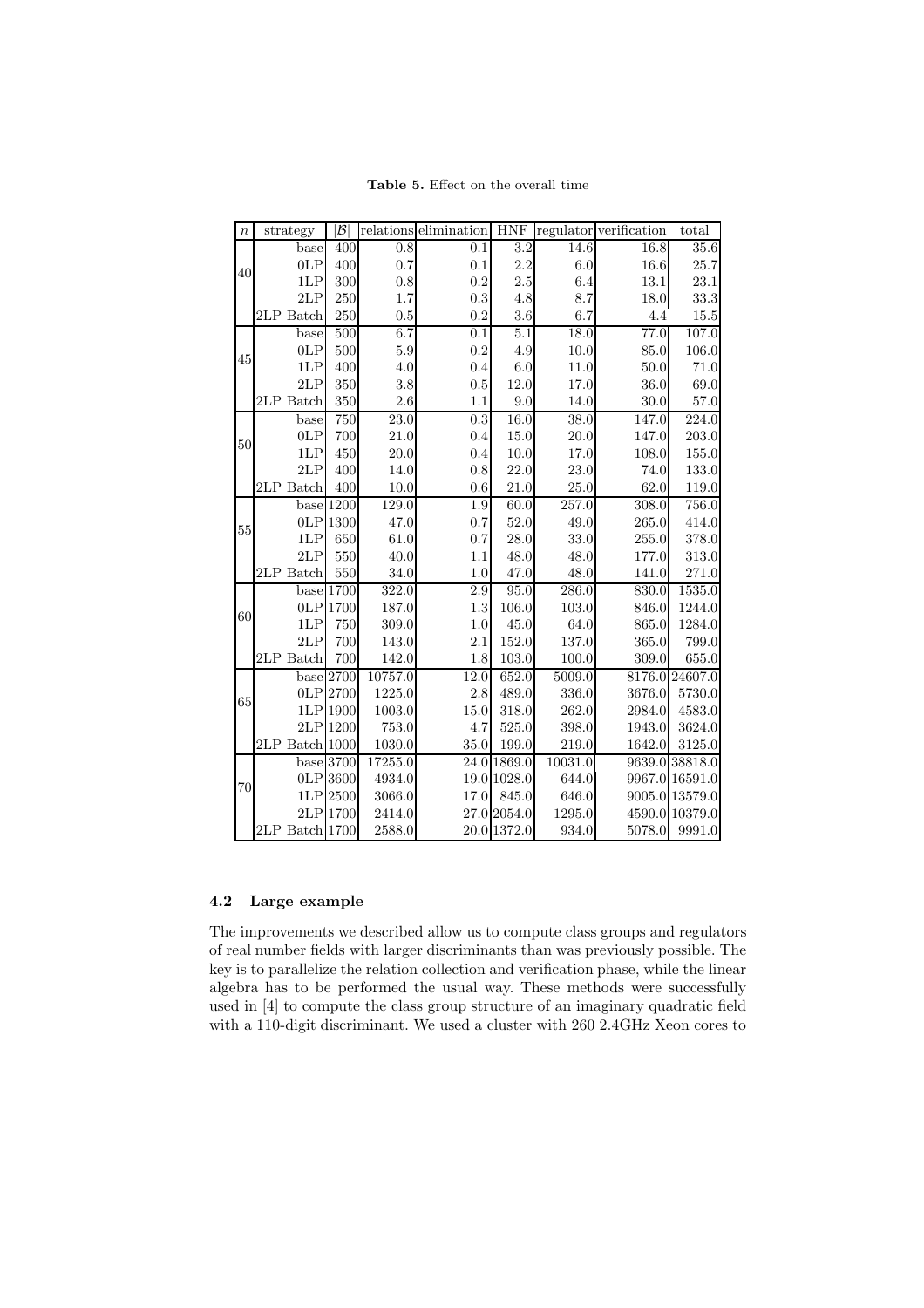compute a relation matrix corresponding to the discriminant  $\Delta_{110} := 4(10^{110}+3)$ in 4 days. We allowed two large primes, used a tolerance value of 3.0, tested batches of 100 residues, took  $w = 250$  and set  $|\mathcal{B}| = 13000$ . Then, we used three 2.4 GHz Opterons with 32GB of memory each to compute determinants of full-rank submatrices of the relation matrix after the Gaussian elimination in 1 day, and one 2.4GHz Opteron to compute the HNF modulo the GCD of these determinants in 3 days. We had to find 4018 extra relations during the verification phase that took 4 days on 96 2.4GHz Xeon cores. We thus obtained that

$$
Cl_{\Delta_{110}} \cong \mathbb{Z}/12\mathbb{Z} \times \mathbb{Z}/2\mathbb{Z} \quad , \tag{2}
$$

and the corresponding regulator is

 $R_{\Delta_{110}} \approx 70795074091059722608293227655184666748799878533480399.6730200233$ .

We estimate that it would take two weeks (4000 relations per day) to complete the relation collection for  $\Delta_{120}$  with the same factor base as  $\Delta_{110}$ , thus requiring a similar time for the linear algebra.

#### 5 Conclusions

Recently, our work has been extended to the problems of principal ideal testing and solving the discrete logarithm problem in the ideal class group [5]. The double large prime variant and improvements to relation generation translated directly to improvements in this context. However, HNF computations are not required for this problem, and linear system solving over  $\mathbb Z$  can be used instead. The numerical results were used to give estimates for discriminant sizes that offer equivalent security to recommended sizes of RSA moduli.

Some possibilities for further improvements remain to be investigated. For example, a lattice sieving strategy could be used to sieve  $\varphi(x, y)$  instead of  $\varphi(x, 1)$ . Factor refinement and coprime factorization techniques may be a useful alternative to Bernstein's batch smoothness test. Multiple large primes have been successfully used for integer factorization and could also be tried in our context.

There is also still room for improvement to the linear algebra components. For example, a HNF algorithm that exploits the natural sparseness of the relation matrix, perhaps as a black-box algorithm, would be useful. If such an algorithm were available, we could reconsider using Gaussian elimination techniques since they induce a densification of the matrix. We could also study the effect of other dense HNF algorithms in existing linear algebra packages such as KASH, Pari, Sage and especially MAGMA which seems to have the most efficient HNF algorithm for our types of matrices. In that case, we would need the elimination phase regardless of how these algorithms are affected by the density and the size of the coefficients of the matrix. Indeed, we cannot afford manipulating a dense representation of the matrix before the Gaussian elimination phase.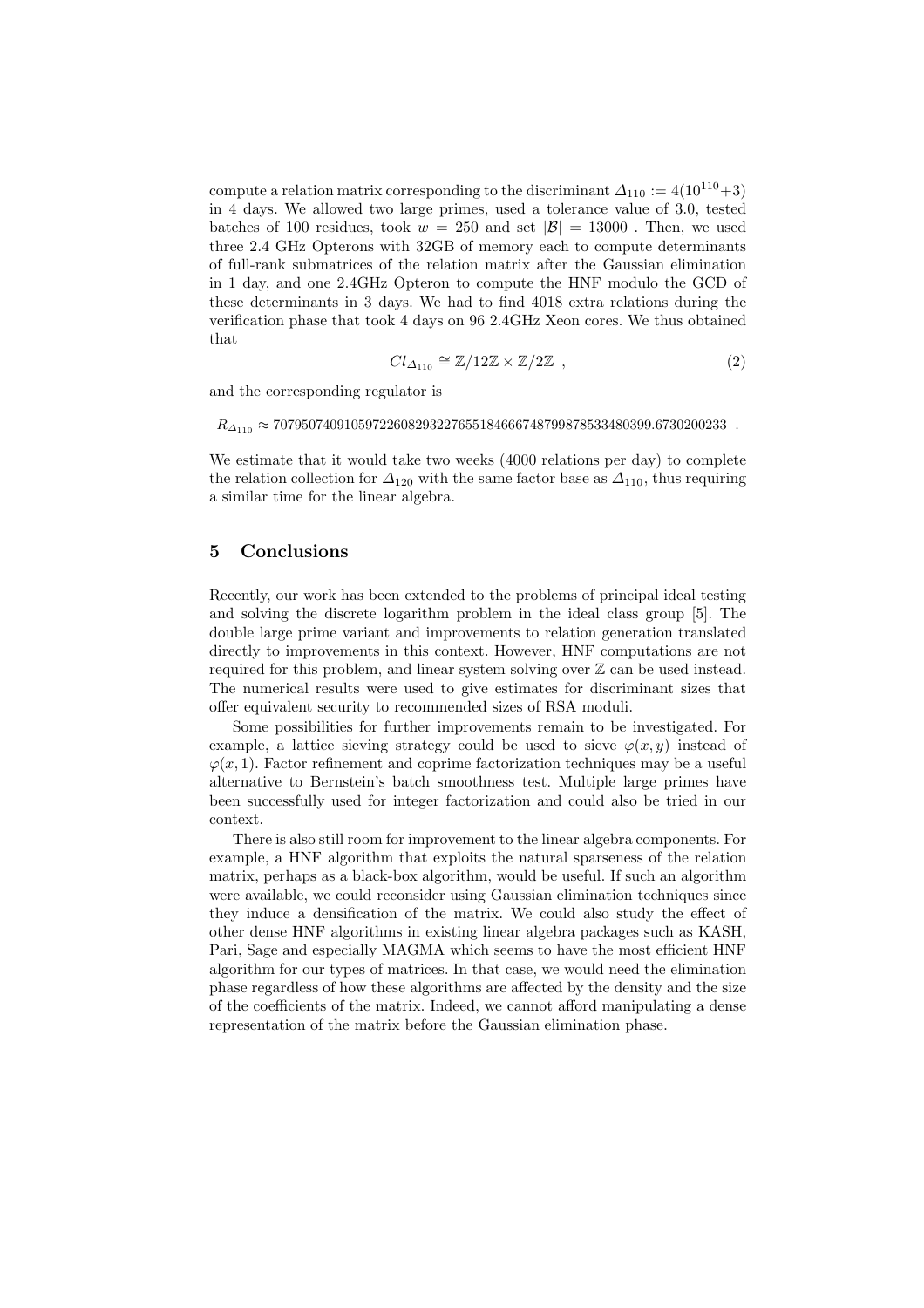#### References

- 1. E. Bach, Explicit bounds for primality testing and related problems, Math. Comp. 55 (1990), no. 191, 355–380.
- 2. , Improved approximations for Euler products, Number Theory: CMS Proc., vol. 15, Amer. Math. Soc., Providence, RI, 1995, pp. 13–28.
- 3. D. Bernstein, How to find smooth parts of integers, submited to Mathematics of Computation.
- 4. J-F. Biasse, Improvements in the computation of ideal class groups of imaginary quadratic number fields, to appear in Advances in Mathematics of Communications, 2010.
- 5. J-F. Biasse, M. J. Jacobson, Jr., A. K. Silvester, Security estimates for quadratic field based cryptosystems, to appear in ACISP 2010.
- 6. J. Buchmann, A subexponential algorithm for the determination of class groups and regulators of algebraic number fields, Séminaire de Théorie des Nombres (Paris), 1988-89, pp. 27–41.
- 7. J. Buchmann and S. Düllmann, *Distributed class group computation*, Festschrift aus Anlaß des sechzigsten Geburtstages von Herrn Prof. Dr. G. Hotz, Universität des Saarlandes, 1991, and Teubner, Stuttgart, 1992, pp. 69–79.
- 8. S. Cavallar, Strategies in filtering in the number field sieve, ANTS-IV: Proceedings of the 4th International Symposium on Algorithmic Number Theory, Lecture Note in Computer Science, vol. 1838, Springer-Verlag, 2000, pp. 209–232.
- 9. Z. Chen, A. Storjohann, and C. Fletcher, IML: Integer Matrix Library, Software, 2010, see http://www.cs.uwaterloo.ca/ astorjoh/iml.html.
- 10. B. Dodson, P. C. Leyland, A. K. Lenstra, A. Muffett, and S. Wagstaff, MPQS with three large primes, ANTS-V: Proceedings of the 5th International Symposium on Algorithmic Number Theory, Lecture Note in Computer Science, vol. 2369, Springer-Verlag, 2002, pp. 446–460.
- 11. GMP, The GNU multiple precision bignum library, Software, 2010, see http://gmplib.org/.
- 12. J. E. Gower and S. Wagstaff, Square form factorization, Mathematics of Computation 77 (2008), 551–588.
- 13. G. Havas and B.S. Majewski, Integer matrix diagonalization, Journal of Symbolic Computing 24 (1997), 399–408.
- 14. M. J. Jacobson, Jr., Subexponential class group computation in quadratic orders, Ph.D. thesis, Technische Universitt Darmstadt, Darmstadt, Germany, 1999.
- 15. M. J. Jacobson, Jr., R. Scheidler, and H. C. Williams, The efficiency and security of a real quadratic field based key exchange protocol, Public-Key Cryptography and Computational Number Theory (Warsaw, Poland), de Gruyter, 2001, pp. 89–112.
- 16. M. J. Jacobson, Jr. and H. C. Williams, Solving the Pell equation, CMS Books in Mathematics, Springer-Verlag, 2009, ISBN 978-0-387-84922-5.
- 17. A. K. Lenstra and M. S. Manasse, Factoring with two large primes (extended abstract), Advances in Cryptology - EUROCRYPT '90, Lecture Note in Computer Science, vol. 473, Springer-Verlag, 1991, pp. 72–82.
- 18. LiDIA Group, LiDIA: a c++ library for computational number theory, Software, Technische Universität Darmstadt, Germany, 1997, see http://www.informatik.tudarmstadt.de/TI/LiDIA.
- 19. LinBox, Project LinBox: Exact computational linear algebra, Software, 2010, see http://www.linalg.org/.